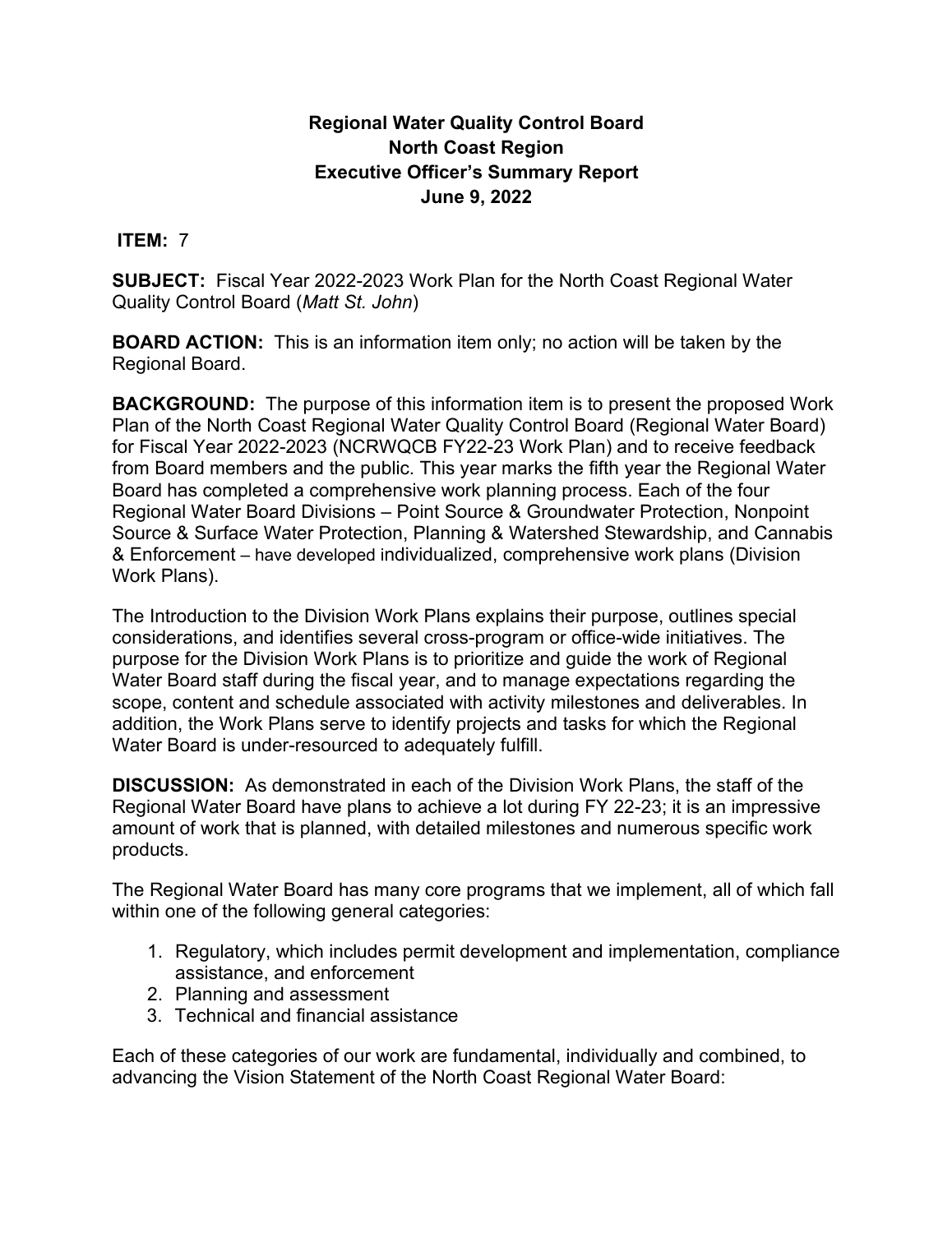# *Healthy watersheds Effective regulation Strong partnerships*

As an agency we can only achieve healthy watershed conditions by developing and implementing effective regulations based on sound science. And, effective regulation alone will not achieve healthy watershed conditions; we must also develop, maintain, and leverage strong partnerships. Strong partnerships are not only necessary in the development and implementation of effective regulations; strong partnerships are also critical for advancing non-regulatory actions and projects, which are also crucial for achieving healthy watershed conditions. The State Water Resources Control Board and nine Regional Water Boards are not only regulatory agencies; we are a funding agency; and we are champions for the communities – human and aquatic/wildlife – which we serve.

#### **Cross-Program and Office-Wide Initiatives**

The work of the Water Boards is getting increasingly complicated due to environmental and socioeconomic factors and conditions. The immediate and long-term threats of climate change are real and becoming increasingly tangible, with measurable and perceptible implications on the quality (as well as quantity) of surface and groundwater. All of our regulatory programs, to one degree or another, are actively confronting and attempting to address the threats, impacts, and associated mitigations of climate change; incorporating requirements for wastewater treatment facilities to develop Disaster Preparedness Assessment Reports and Action Plans is one example. Engaging actively in the implementation of the Governor's Wildfire and Forest Resilience Action Plan activities, which is largely centered on community and environmental protection, is another example. In addition, the Regional Water Board has prioritized critical non-regulatory work to address climate change; providing technical assistance and financial assistance/funding for habitat restoration projects within ecosystems that provide critical refugial habitat for aquatic species is one example on our non-regulatory actions which we implement to help address the impacts from climate change.

In FY 22-23, though, the Regional Water Board is doubling down on our commitment to develop a Climate Change Adaptation and Resilience Strategy for the North Coast Region. In advance of the retirement of our amazing Watershed Stewardship Coordinator in August of 2022, this Environmental Program Manager I Specialist position will be rescoped as a Senior Policy Advisor Climate Specialist for the Regional Water Board. This new position will lead the development of our Climate Strategy and will continue to cultivate strong partnerships to leverage the work in order to plan for, protect, adapt, and mitigate the impacts of climate change in the North Coast Region.

In addition to the climate-related environmental challenges facing the work of the Regional Water Board, there are complex socio-economic challenges which we must face in order to fulfill our agencies mission and achieve our region's vision. The North Coast Region has many disadvantaged and significantly disadvantaged communities,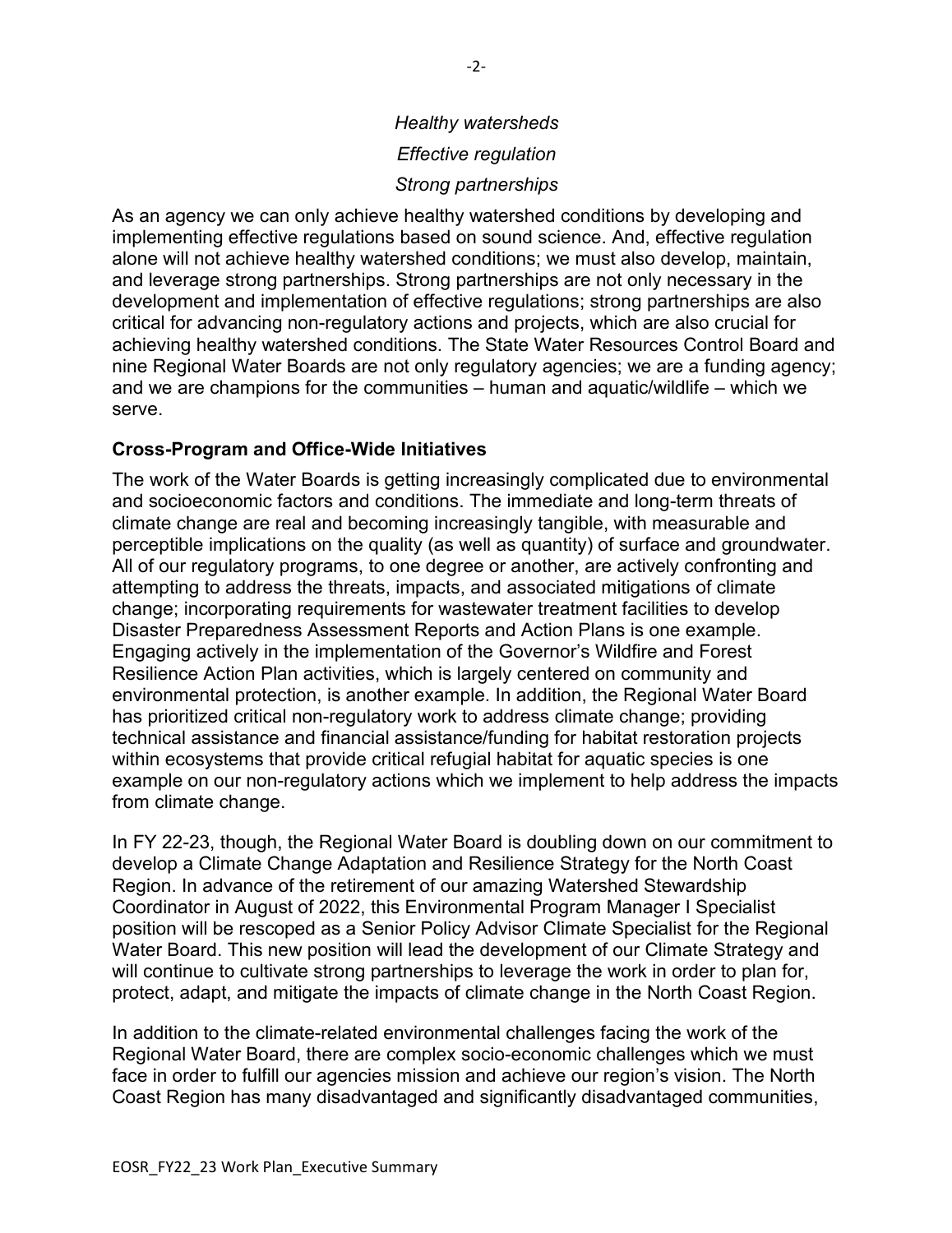and these economic realities make it more difficult to provide the technological and environmental infrastructure necessary to protect water quality. Therefore, in FY 22-23 Regional Water Board staff continue to prioritize providing technical assistance to disadvantaged communities, including services to assist these communities in successfully obtaining necessary financial assistance for water quality protection.

Further, the Water Boards, like many state agencies are facing the reality of the ways in which our agency has contributed to racial inequities and environmental injustice within the communities we serve. On November 16, 2021, the State Water Board adopted Resolution No. 2021-0050, *Condemning Racism, Xenophobia, Bigotry, and Racial Injustice and Strengthening Commitment to Racial Equity, Diversity, Inclusion, Access, and Anti-Racism*. The State Water Board resolution in part acknowledged the role racism plays in creating inequities in affordability and access to clean and safe water, committed to advancing racial equity within the Water Boards and the communities they serve, and directed its staff to develop a Racial Equity Action Plan. In December 2021, North Coast Regional Water Board staff outlined the process for developing a regionspecific racial equity resolution for board adoption. In FY 22-23 Regional Water Board staff will engage a public process to bring a North Coast Region-specific Racial Equity Resolution to the Regional Water Board for adoption. While adopting this resolution is an important first step, staff recognize that actions are the key to advancing racial equity and environmental justice. As such, in FY 22-23 staff will also develop an action plan after resolution adoption to identify specific actions that the Regional Water Board and its staff will take to implement the resolution.

Another important office-wide initiative is the work of Regional Water Board staff's Employee Engagement Steering Committee and six sub-Committees addressing the following topics: 1) Communications; 2) Organization; 3) Expectations; 4) On-boarding; 5) Social engagement; and 6) Culture. The purpose of these committees is to implement organizational, procedural, and cultural changes within our agency to address important themes including job satisfaction, improved understanding of expectations for staff and management, support for professional development, reinvigorating efforts related to individual accountability, refresh communication strategies, and encourage leadership from each staff member.

## **Division Work Plan Summaries**

The **Point Source Control & Groundwater Protection Division** is comprised of one division supervisor, three senior supervisors, twenty-two technical staff, and one senior Specialist position. Division staff manage the Water Board's core regulatory programs: NPDES wastewater, stormwater, waste discharge to land, land disposal (landfills), contaminated groundwater cleanups, and irrigated agriculture (excluding cannabis).

In FY 22-23, Division staff will continue core regulatory tasks such as preparing individual permits for Regional Board consideration, case handling of regulated facilities and groundwater cleanup sites, reviewing routine facility self-monitoring reports, assessing permit compliance, and conducting progressive enforcement for violations of conditions of Board-issued permits and orders. Division staff will also strive to meet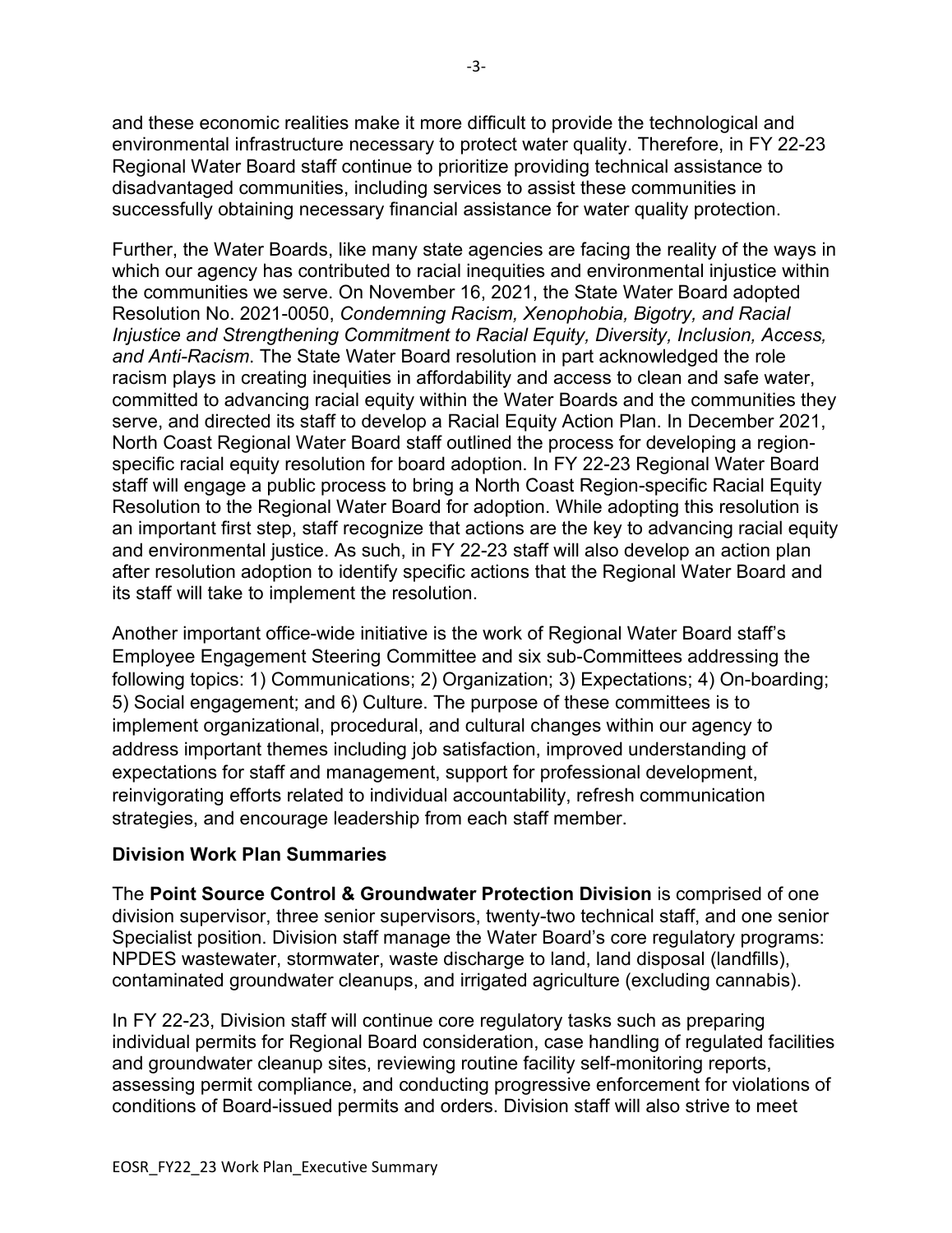performance targets for permitting (issuance and renewal) and inspections established in the Division Work Plan and that are tracked by the State Water Board in the Water Board's annual Performance Report which is made available to the public.

In addition to completing its core regulatory functions, the Division will focus its work in the next fiscal year on reviewing special reports, such as the Disaster Preparedness Assessment Report and Action Plan and Groundwater Impact Study that are required by recently updated facility permits, reviewing and conducting follow up on Storm Water Pollution Prevention Plans and conducting other special permit compliance investigations. Division staff will also continue to provide compliance and funding assistance to disadvantaged communities, initiating in 2022 a regionwide Community Needs Assessment to identify, develop, and fund water and wastewater infrastructure projects that the Regional Water Board can support and promote for completion. Another high priority of the Division is to enact projects and initiatives identified by the Regional Water Board as priority projects, such as the actions and goals described in the draft Groundwater Protection Strategy, development of the General Permit for Vineyard Operations, Regional Water Board oversight of water quality components of the Klamath Dam Removal Project, and initiation of the Onsite Wastewater Treatment System (OWTS) Assessment Program required by the Russian River Watershed Pathogen TMDL Action Plan.

Finally, the Point Source Control & Groundwater Protection Division expects by midsummer to have filled all its vacant positions and begin operating at full strength. Onboarding of new staff requires dedicated time to conduct training on internal processes, legal authorities, and roles and responsibility and close review of work products to ensure the new employees' success, meet Division Work Plan commitments, and fulfill the Water Board's mission *to preserve, enhance, and restore the quality of California's water resources and drinking water for the protection of the environment, public health, and all beneficial uses, and to ensure proper water resource allocation and efficient use, for the benefit of present and future generations*.

The **Nonpoint Source and Surface Water Protection Division** (NPS Division) is made up of one division supervisor, four senior supervisors, twenty-two technical staff, and one dedicated Restoration Specialist. The primary responsibilities of the NPS Division programs include the oversight of forestry and fire-response activities, land use projects that impact waters of the state, regulation of dairies, and aquatic habitat enhancement and restoration projects. Although these types of land-use activities have been present in the North Coast for many years, the NPS Division's regulatory programs are increasingly having to adapt to a rapidly changing environmental paradigm due to the onset of climate change effects. Catastrophic wildfires, extreme floods, and extended droughts are all influencing the NPS Division's typical work activities as these symptoms are occurring more frequently and with increased severity.

To protect and recover beneficial uses, NPS Division staff collaborate across officeprograms to optimize regulatory oversight and decision-making, while also contemplating and creating new regulatory permits to meet 21<sup>st</sup> century contemporary needs. These activities rely on strong external partnerships with other regulatory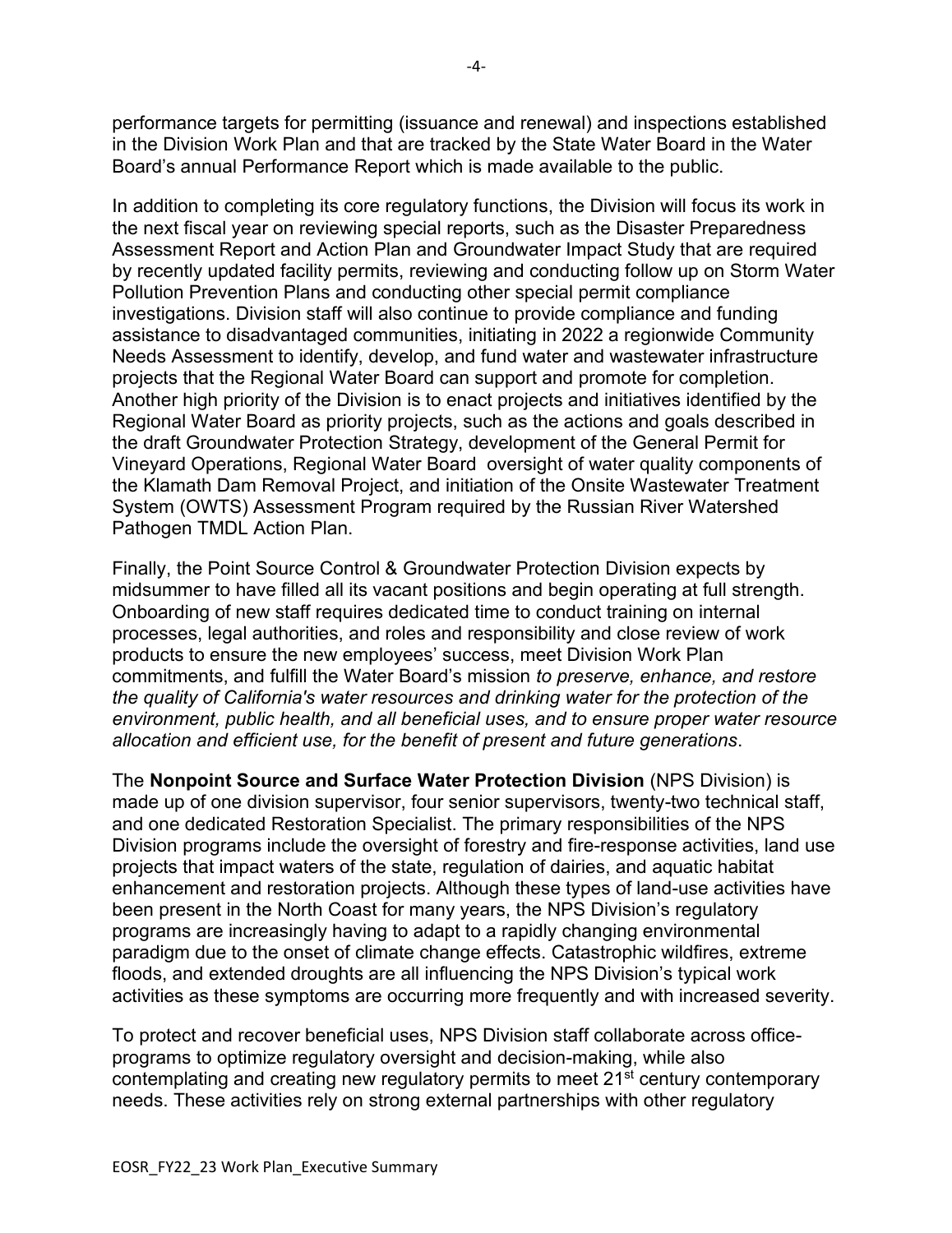agencies and communities of interest. In addition to its strong regulatory programs designed to protect water quality, the NPS Division's Restoration Program is intentionally focused on supporting the implementation of aquatic habitat restoration projects that assist in the recovery of beneficial uses.

During FY 22-23, the NPS Division will engage in several priority activities, including: ongoing development of a new Federal Lands Permit, active engagement in the Governor's Wildfire and Forest Resilience Task Force and its associated Action Plan, support to the State Water Board during development of statewide general orders for restoration and utility corridor maintenance activities, development of a new general order for rural roads in the North Coast Region, and ongoing oversight of activities associated with dredge and fill projects, forest and fuels management projects, county roads, and dairies.

The work of the **Planning and Watershed Stewardship Division** is to provide the regulatory basis for our agency's permit and enforcement programs, as well as the nonregulatory tools that augment and confirm the veracity of our water quality protection efforts. The Planning and Watershed Stewardship Division is comprised of one division supervisor, two senior supervisors, three senior specialists, and ten technical staff. Division staff implement numerous programs in service of the planning and stewardship functions of the office, including: monitoring, assessment, grants, watershed-scale assessment and focused research, and development of policy and regulation.

In FY 22-23, staff will continue to lead as program managers and regional experts several key statewide/nationwide programs including: Surface Water Ambient Monitoring Program (SWAMP), Freshwater and Estuarine Harmful Algal Blooms (FHAB) Program, 303(d)/305(b) Integrated Report Program, Nonpoint Source (319h) Grant Program, and Total Maximum Daily Loads (TMDLs) Program. Staff will also continue to lead as program managers and regional experts several North Coast Regional Water Board initiatives, including: Flow and Riparian Protection and Watershed Stewardship in strategic watersheds, namely the Scott and Shasta watersheds and the Elk River watershed.

In addition to these core programs, staff will also in FY 22-23 be invested in several key special projects. The active special projects currently under development include: TMDLs for the Laguna de Santa Rosa, a narrative flow objective, a 5-year review of the Elk River Sediment TMDL, a Climate Change Adaptation and Resilience Strategy, pathogen assessment in multiple pathogen impaired waters, a Restoration Catalogue, the Russian River Regional Monitoring Program and associated Russian River Confluence, and completion of the approval process for the Russian River Pathogen TMDL.

Also planned for this fiscal year is the Triennial Review of the Basin Plan, which will be initiated as staffing allows. The Triennial Review process results in a renewed list of planning priorities as it relates to the development of TMDLs and other Basin Plan Amendments (e.g., new water quality objectives, plans, or policies). In recent years,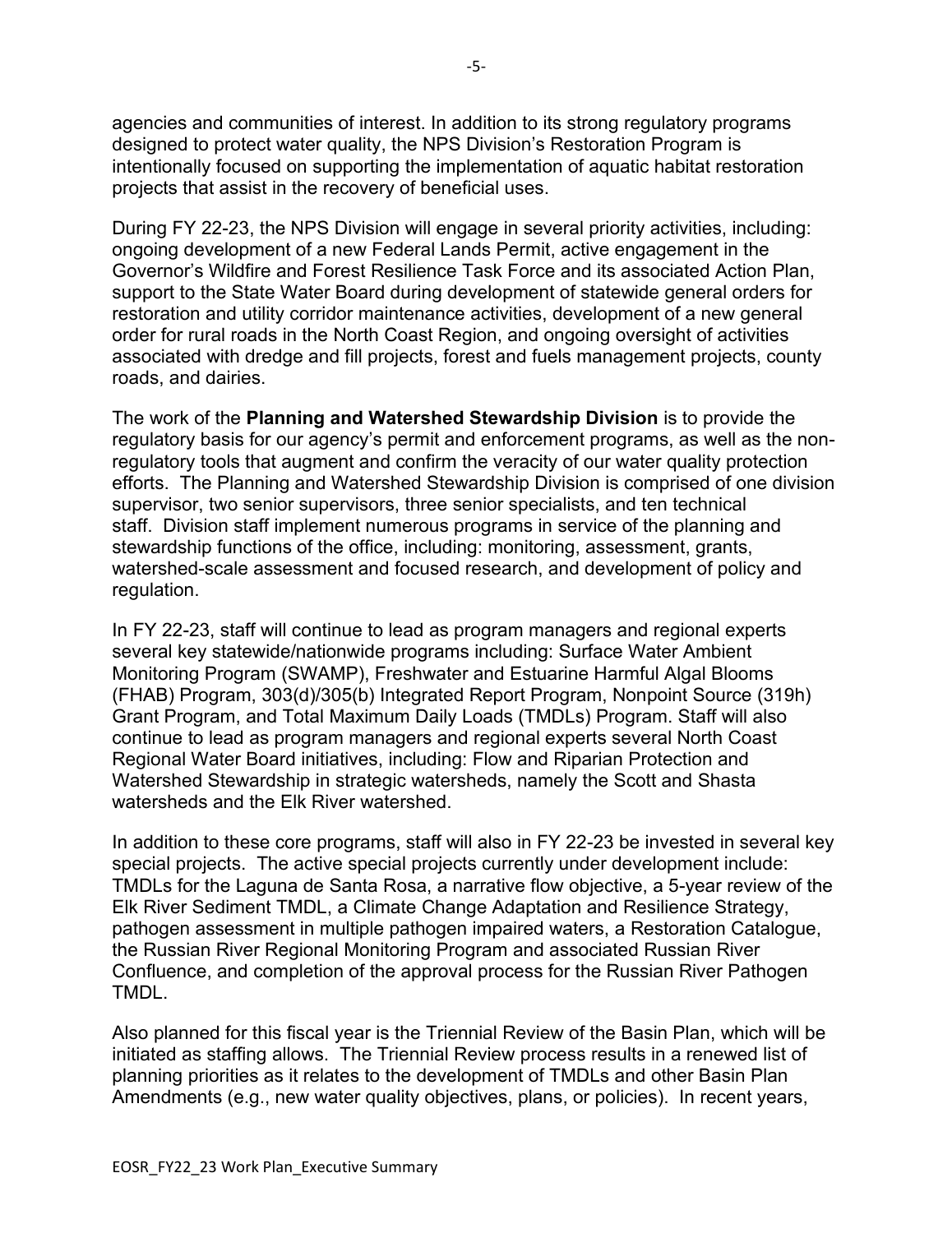Planning and Watershed Stewardship Division staff have sometimes been diverted from high priority assigned work to drought response, fire response, fish kills, and other similar events that require planning, monitoring, analysis, and or grant support. Our Flow and Riparian Protection Specialist is readied for continued drought response in FY 22-23, as is our Scott and Shasta Steward who is formally working for the Division of Water Rights part time (0.40 PYs) to support drought response work in that part of the region.

The **Cannabis & Enforcement Division** is comprised of one division supervisor, three senior supervisors, and seven technical staff. Division staff implement the cannabis cultivation waste discharge regulatory program (Cannabis Cultivation Program) and provide enforcement assistance and expertise to the entire office, including all other regulatory programs and for activities that are not otherwise regulated.

The core regulatory and enforcement functions that staff provide include providing timely public service, coordinating with other local, state, and federal agencies, coordinating the officewide response to complaints, inspecting regulated and unregulated properties, assessing impacts and threats to water quality and assessing compliance with orders, policies, and regulations. Division staff work with staff throughout the office to prepare enforcement actions consistent with the statewide Water Boards Enforcement Policy, engage in settlement negotiations consistent with the Supplemental Environmental Project (SEP) Policy, and present actions to the board for consideration and adoption. Annually, enforcement staff bring the regional enforcement priorities to the Board and public to solicit input for an annual update. Concurrently, enforcement staff reviews all available SEP proposals to update the Board-approved SEP List for use in settlement negotiations. Division staff strive to meet the goals of issuing reports within 30 days of conducting inspections, reviewing submitted compliance plans, determining completeness of applications for water quality certification within 30 days of submission, approving or denying applications for water quality certification within 60 days of determining application completeness while also meeting performance targets for enforcement.

In addition to these core technical functions, the Division has prioritized two special projects. For the first project, Division staff will work with staff from the Planning & Stewardship Division and other Water Boards staff throughout the State in the use of the Water Boards' CannaVision machine learning-based model to identify cannabis cultivation sites and to support a research study involving the extent of cultivation in a given area and the change in that extent over time; the exact research questions are still under development. The second project will involve the establishment of a process to recover staff costs during the implementation of Cleanup and Abatement Orders.

Currently, the Division also provides some administrative support services, including managing the office vehicle fleet; tracking CEQA documents that are submitted to the office and coordinating with all staff to provide comments; and remediation of documents to comply with accessibility requirements of the American Disability Act (ADA). The office anticipates shifting these administrative functions in time to staff outside of the Division as administrative staff positions are filled.